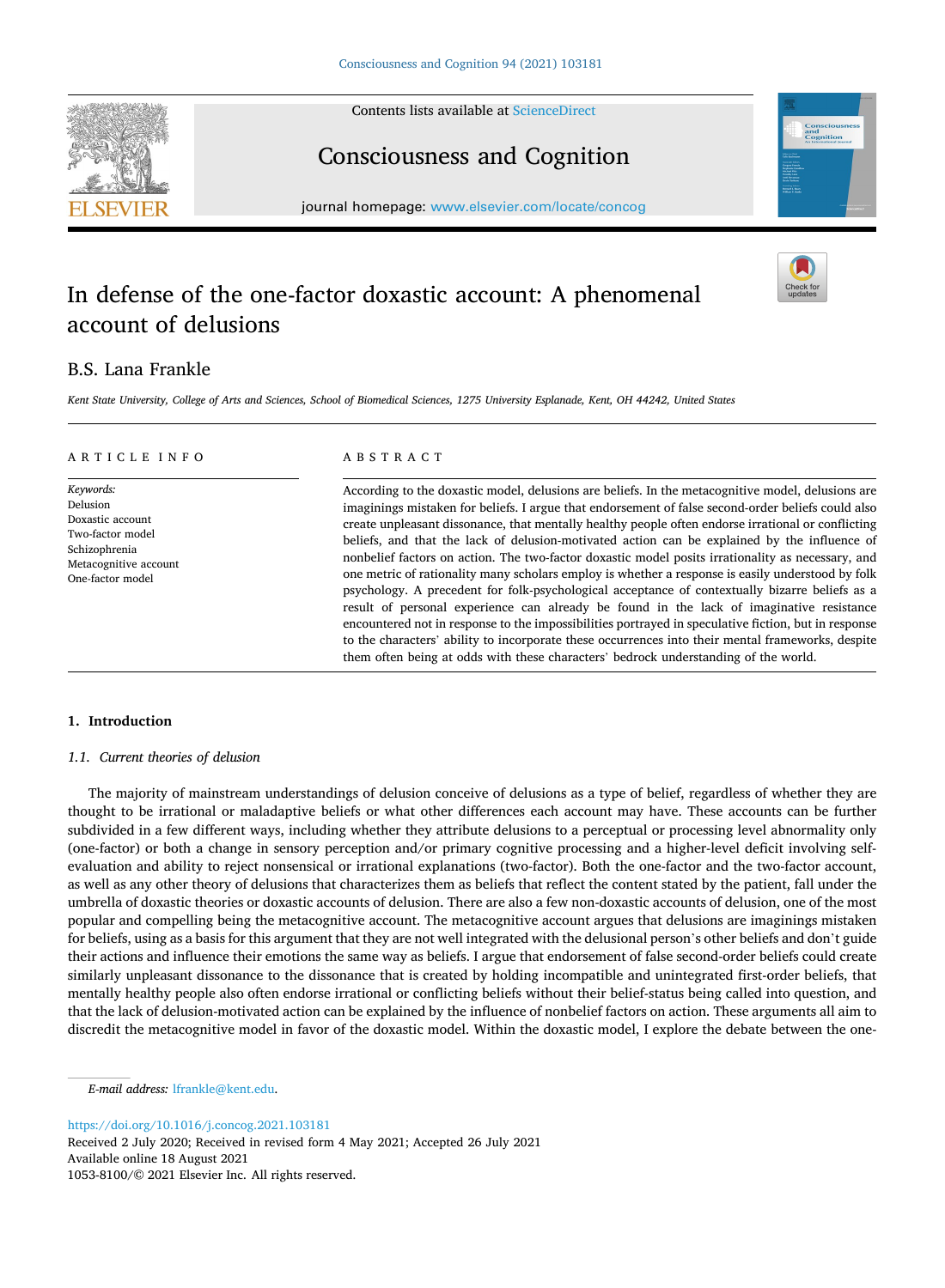#### *B.S. Lana Frankle*

factor and two-factor models and make a case for the one-factor model.

According to the one-factor model, delusions form in response to a perceptual or experienced abnormality, including but not limited to a primary sensory hallucination or a more subtle alteration in perceptual processing such as delusional mood, which encompasses feelings of altered, pervasive, and sometimes inexplicable significance in response to everyday events. The two-factor model acknowledges these altered experiences and primary processing events as a necessary component of delusion formation, but also relies on the irrationality of the higher-level cognitive response to unusual perceptual experiences as required for delusions to develop and assume belief-status. I aim to discredit the categorization of higher-order processing in delusions as inherently irrational by exploring what rational processing of abnormal first-order experiences would entail according to two-factor theorists and the possibility that belief formation in response to primary processing of initially incompatible information can be a rational response even if the beliefs formed are at odds with pre-existing beliefs. To explore this I use a metric of rationality employed by many scholars: whether a response is easily understood by folk psychology.

## *1.2. Support from folk psychology and phenomenology*

A precedent for folk-psychological acceptance of contextually bizarre beliefs as a result of personal experience can already be found in the lack of imaginative resistance encountered not in response to the impossibilities portrayed in speculative fiction, but in response to the characters' ability to incorporate these occurrences into their mental frameworks, despite them often being at odds with these characters' bedrock understanding of the world. I show specific examples of this mechanism at work and assimilate them into a defense of the one-factor model in which abnormal experience alone is sufficient to account for delusional beliefs. While I draw from phenomenology, or the focus on the lived experience of delusion, to explain and give validity to altered reality and its role in the development of delusions, my account is not a purely phenomenological or experiential account because it does grant delusions belief status beyond the belief of having a subjective experience, let alone an experience restricted entirely to a separate, compartmentalized plane of reality, referred to as "double bookkeeping".

## **2. Overview: Doxastic model vs metacognitive model and one-factor vs two-factor doxastic models**

There are a variety of different distinctions that can be made when formulating theories of delusion formation and maintenance: two important points of departure among psychological philosophers are the metacognitive account vs the doxastic account and the one-factor vs two-factor approaches.

## *2.1. Doxastic vs metacognitive debate*

According to the doxastic account of delusions, delusions can be analyzed on the level of being first-order beliefs: that is, delusional patients believe the content of their delusions (Bayne & [Pacherie, 2005\)](#page-7-0). The doxastic account can encompass both the one-factor and the two-factor model of delusions. According to the newer metacognitive model, delusions are second-order beliefs - in other words, while patients believe they hold these beliefs, they are in fact only imaginings which have been mistaken for beliefs [\(Currie, 2002](#page-8-0)). This is related to what Currie and Ravenscroft refer to as a disorder of imagination theory, in which schizophrenic patients suffer no deficit in imagination per se, but do fail to recognize it as such (2002) - they use the terminology of Howard Searles and refer to this lack as "dedifferentiation" affecting the ability to experience fantasy *as such* rather than as a representation of reality. This controversial account is motivated by the fact that in some ways, delusional beliefs do not appear to behave like typically defined beliefs: for instance, a definitive characteristic of beliefs is that they have an influence on actions [\(Schwitzgebel, 2002\)](#page-8-0), while delusional patients often choose courses of action inconsistent with holding the delusional belief ([Currie, 2002; Tumulty, 2011\)](#page-8-0). An additional characteristic of beliefs is that they are integrated and mutually consistent, and many delusions are so irrational that if they were true beliefs, it is difficult to see how they could be held when they are clearly inconsistent with the subjects' other knowledge of the world [\(Currie](#page-8-0)  $\&$ [Jureidini, 2001](#page-8-0)).

## *2.2. One-factor vs two-factor debate*

According to the one-factor account of delusions, delusions form in response to an abnormal experience and subsequent attempts to contextualize it ([Maher, 1999\)](#page-8-0). According to the two-factor model, the abnormal perceptual experience is necessary but not sufficient for delusion formation and maintenance, and the interpretation or high-level processing of this input must also be deficient or dysfunctional [\(Coltheart, 2010](#page-8-0)). The evidence that supports this view is that some patients will experience a similar disruption in their fundamental perception as delusional patients and fail to develop similar delusional beliefs [\(McKay, 2019](#page-8-0)). An example is patients with vmPFC damage who develop an abnormal skin conductance response to familiar faces as seen in Capgras patients without developing the accompanying delusion that their loved one is an impostor (Tranel & [Damasio, 1994\)](#page-8-0). Critics of the two-factor model claim that it is difficult to show that patients without delusions experience an identical deficit to delusional patients with no additional deficits [\(Corlett, 2019\)](#page-8-0).

#### **3. Response to the metacognitive account's explanation for the irrationality of delusions**

Part of the appeal of the metacognitive account in contrast to the doxastic account is that within the doxastic account, delusional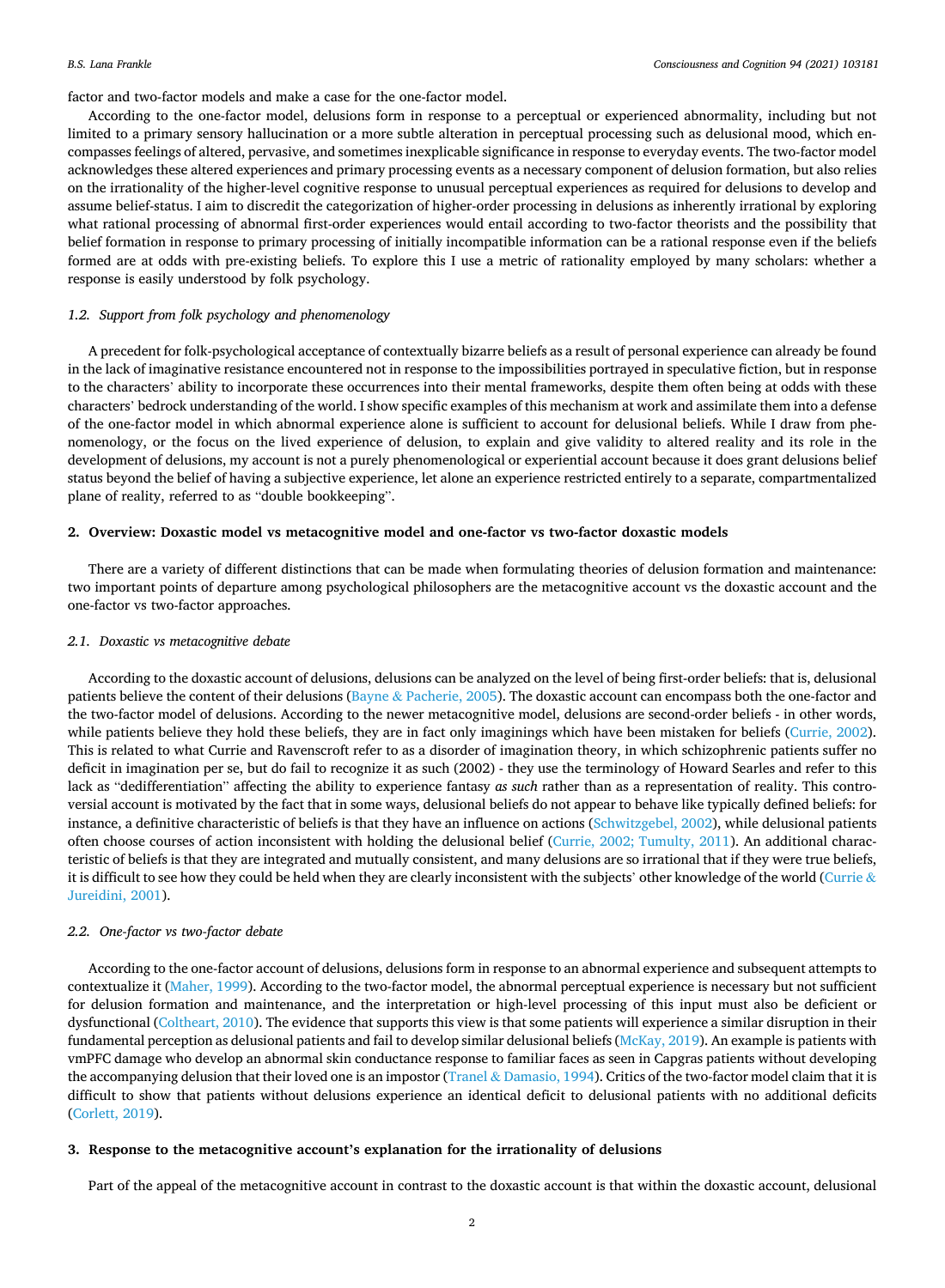patients hold beliefs that are inconsistent with the framework of their other beliefs, while as beliefs are typically defined, they are mutually informed and well-integrated with each other. Various counterarguments to this point have been made, among them that otherwise rational people often do hold illogical or contradictory beliefs. An alternative argument I have seldom seen raised overtly is that a false-second order belief is still a false belief, and believing that one believes something irrational or at odds with their other beliefs may itself be sufficient to generate the very dissonance that the metacognitive model works to avoid. While this has not been shown explicitly, the influence of second-order intentional states as being comparable to first-order intentional states has been documented in the context of the theory of planned behavior ([Hagger and Chatzisarantis, 2005](#page-8-0)).

#### *3.1. The palatability of inconsistent first-order beliefs vs. inconsistent second-order beliefs*

It is well-known that endorsing conflicting first-order beliefs through words or actions usually leads to unpleasant feelings of cognitive dissonance which then normally prompt the disavowal or modification of one or both the conflicting beliefs or behaviors [\(Fischer, Frey, Peus,](#page-8-0) & Kastenmüller, 2008). However, the psychological implications of endorsing a second-order belief that conflicts with an existing framework of first-order beliefs has not been extensively explored. While believing one's imagining is a belief that contradicts other logic or evidence available provides an added degree of distance relative to directly believing in contradictory premises, under the metacognitive model the delusional individual is now left with the first-order belief that they believe a premise (their second-order, false belief, i.e. the delusional content) that contradicts the original first-order beliefs that constitute their nondelusional framework. One of three conclusions consistent with the metacognitive framework for explaining delusions can be drawn from these premises:

- (a) The consequences of having a false second-order belief are never fully realized because the implications, such as the first order belief that one holds contradictory views, are never realized by the delusional patient
- (b) Delusional patients do believe they hold contradictory first-order beliefs, but this belief is not distressing and does not cause dissonance
- (c) Delusional patients do believe they hold contradictory or incompatible first-order beliefs, and this belief creates a similar level of dissonance and distress as actually holding incompatible first-order beliefs

While it is possible that the consequences of their conflicting beliefs are never fully realized or dealt with, as postulated in a, this is a similar endpoint to a proposed outcome of the initial doxastic account that the metacognitive account seeks to improve upon. Similarly, if they do realize the contradiction on some level but persist in their second order false belief unbothered, as discussed in b, it remains unclear whether this alternative is more preferable than being unperturbed by the implications of conflicting first order beliefs in the doxastic account. One difference is that in the metacognitive model, conflict or contradiction only exists if one presumes the patient also believes they are thinking logically. Delusional patients, and even mentally healthy people, are likely aware that they are not perfect rational agents, which is true of both populations. However, believing oneself to be perfectly self-consistent and logical and having a general drive towards maintaining those traits are different things. One could make the argument that delusional subjects don't desire to maintain rationality or self-consistency at all, but in addition to there being little basis for such an argument, it not only doesn't support the metacognitive model but renders it all but irrelevant, as its entire framework is constructed with the goal of avoiding the dissonance of irrationally inconsistent and conflicting beliefs. Finally, in example c, if they did understand the natural implications and also did experience the same dissonance, this would be no more preferable than the doxastic model because it would encounter the same endpoint obstacles it sought to avoid, while also adding an additional layer of complexity. The problems brought up by this metacognitive model still stand - namely, that there is an unpleasant dissonance in holding contradictory beliefs that the mind will seek to alleviate. However, it is by no means unheard of for individuals, both mentally ill and healthy, to hold conflicting beliefs simultaneously for extended periods - in fact this dynamic is commonplace within certain situations, situations that have long been accepted as involving straightforward first-order beliefs.

## *3.2. Irrational beliefs in mentally healthy populations*

A belief in something bizarre is typically only a candidate for being classified as a delusion if it cannot be explained by the cultural or religious views an individual shares with their native community [\(American Psychiatric Association, 2013\)](#page-7-0). This exception is written into the definition of a delusion to avoid diagnosing people with certain religious or paranormal views as delusional. However, it is also a necessary exemption because many such views would otherwise meet criteria for delusion. For instance, belief in the use of mediums, séances, or ouija boards to commune with the dead all involve endorsing the belief that someone can communicate with you while also accepting the knowledge that said person is dead and buried, and yet variations of these practices are common within Western culture. While I am not arguing these views should be considered delusions, or even that they are unhealthy or maladaptive, it is relevant that they too involve beliefs that outwardly appear contradictory, and they are still able to be held by believers without, or in spite of, significant cognitive dissonance.

#### **4. Response to the metacognitive account's explanation for lack of delusion-motivated action**

Aside from the argument for the metacognitive account described previously, that delusions are not beliefs because they fail to properly inform or integrate with other beliefs, another key argument is their relative lack of influence on actions (Currie & [Jureidini](#page-8-0)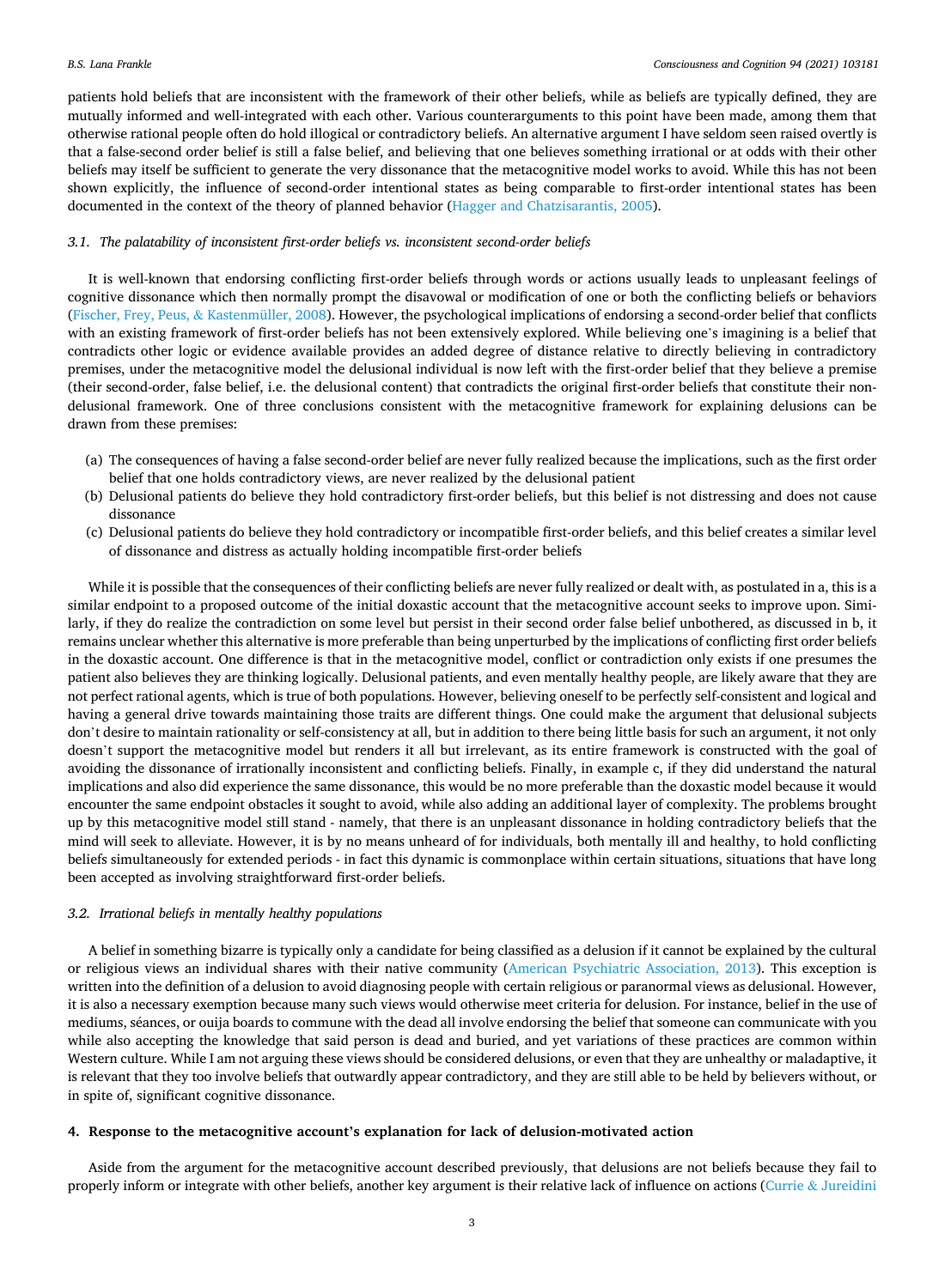[2004\)](#page-8-0). While there are tragic cases in which a person who believes their loved one has been replaced by an impostor will react with violence to the alleged impostor (de Pauw & [Szulecka, 1988](#page-8-0)), or where persons with persecutory delusions will take action as a result [\(Freeman, 2007](#page-8-0)), this pattern is not typical. In the instance of Capgras, most patients will treat their proposed impostor with neutrality, civility, or even flirtation (Lucchelli & [Spinnler, 2007\)](#page-8-0), and display little concern for the whereabouts of their actual loved one, whom they claim is missing. And in the context of more polythematic delusions, as often seen in schizophrenic disorders, it is likewise not necessarily typical, though not uncommon [\(Bortolotti \(2011\); Bortolotti and Miyazono \(2015\)](#page-7-0)) for delusions to inform patient actions directly in the ways that might be expected given their presumed belief status. However, there are alternative explanations for this lack of observable motivation and influence on action, such as the fact that some beliefs may be sincerely held, but have no necessary impact on day-to-day behavior, such as the normal belief that humans are bipeds ([Bortolotti \(2011\)\)](#page-7-0) or have unclear, subtle, and nonstraightforward implications for behavior, such as the belief that one is the Duchess of Cambridge [\(Ichino, 2019\)](#page-8-0). An additional confounding factor is the fact that non-belief intentional states also have concrete influence on actions in certain scenarios. Consequently, if the patients' beliefs are aligned with their delusional claims, but they run counter to conflicting evidentiary support and actionable cues that are more readily accessible to neural systems that directly guide the patients' physical actions, the influence of said beliefs may fail to supersede the influence of these cues, even if this inhibition is representative of the influence of factors largely consisting of non-belief intentional states.

## *4.1. Mental states related to belief that also influence action*

There are schools of thought, such as motivational externalism, that emphasize that actions may not align with beliefs such as moral judgements, for various reasons, including opposing emotions like fear, or lack of motivation due to depression or apathy [\(Shafer-](#page-8-0)[Landau, 2000](#page-8-0)). There are also many known cases in which environmental cues may have an effect on behavior in spite of not correlating directly to beliefs, or even being diametrically opposed to them. For instance, there are individuals that avoid certain behaviors - such as opening an umbrella indoors, walking under a ladder, or crossing the path of a black cat - despite professing not to be superstitious [\(Campbell, 1996\)](#page-8-0). While it is possible they only verbally renounce superstitions they in fact do believe in - for instance, out of embarrassment - it is also possible that they perform these simple rituals out of a form of compulsion in spite of their better judgement. Gendler describes these cases as instances of *alief* - an intentional state distinct from, but closely related to, belief [\(Gendler,](#page-8-0) [2008\)](#page-8-0). According to Gendler, aliefs are characterized by three components: an imaginative, conceptual, or propositional representation of some content; an affective or emotional component; and a behavioral component consisting of "readying the motor routine". While other philosophers, such as Currie (Currie & [Ichino, 2012\)](#page-8-0), debate the status of aliefs as an independent construct in need of characterization, they do not deny that non-belief cognitive attitudes do exist and can influence action (Currie & [Ichino, 2012](#page-8-0)). Currie refers to these instances of non-belief influence not as aliefs but rather as 'Gendler cases' and uses as an example a case also described by Gendler in which persons asked to cross an elevated glass Skywalk will often display reluctance or hesitancy despite understanding on a rational level that it is completely safe [\(Gendler, 2008\)](#page-8-0). Yet another example cited in her paper involves research study participants' reluctance to drink from a bottle labelled as a poison even when they understand objectively that the drink is not poisoned and is safe to consume.

#### *4.2. The influence of non-belief mental states on action in delusional patients*

While it may seem tempting to draw a parallel between the (often irrational) influences in these Gendler cases and the influence of delusional content on patients, this represents a surface-level similarity (content that is not rational) while an alternative parallel can also be drawn between these Gendler cases and the influence of *un*altered perceptions of reality on the actions of delusional patients this perhaps unprecedented framework is consistent with the notion of regarding delusions as genuine first-order beliefs and also explains why, despite that characterization, they could often fail to influence action. Of note, this explanation mirrors the metacognitive theory's characterization of delusion as a non-belief intentional state using a complementary set of arguments. The metacognitive theory uses the lack of delusion-motivated action as a justification for delusions being non-belief intentional states existing alongside genuine and countering beliefs which are coherent with external reality as judged by others and with patients' own actions. However, the same scholars responsible for developing and championing this explanation also highlight experimental evidence showing the influence of non-belief intentional states on action in healthy non-delusional subjects, as mentioned above ([Currie and](#page-8-0) [Ichino, 2012](#page-8-0)). This allows for a counter-narrative in which lack of delusionally motivated action can be explained by the influence of non-belief intentional states out-competing delusional beliefs, rather than the converse. For example, a patient who has a delusion that he can fly may genuinely believe he has this ability, and may fail to jump off of a building in part because he feels constrained by the same alief-related reasons a rational and healthy person may be reluctant to walk across the Skywalk even knowing it is safe. Similarly, cases of delusions whose belief would make violent actions practical, for instance Capgras, ([Bourget and Whitehurst, 2004](#page-8-0)) in which a potentially threatening impostor presents, would still be laden with the non-belief-dependent influences of the affective and motivational associations with physically injuring someone or taking a life.

#### *4.3. The effect of social factors on lack of delusional action*

While the influence of alief-like factors is most clearly evident in the case of delusions for which acting on their implications would clash with such bedrock or background principles, to use the terminology of Wittgenstein and Searle (Rhodes & [Gipps, 2008\)](#page-8-0) as physical laws, the influence of social and situational factors should also be taken into consideration. It is well documented that social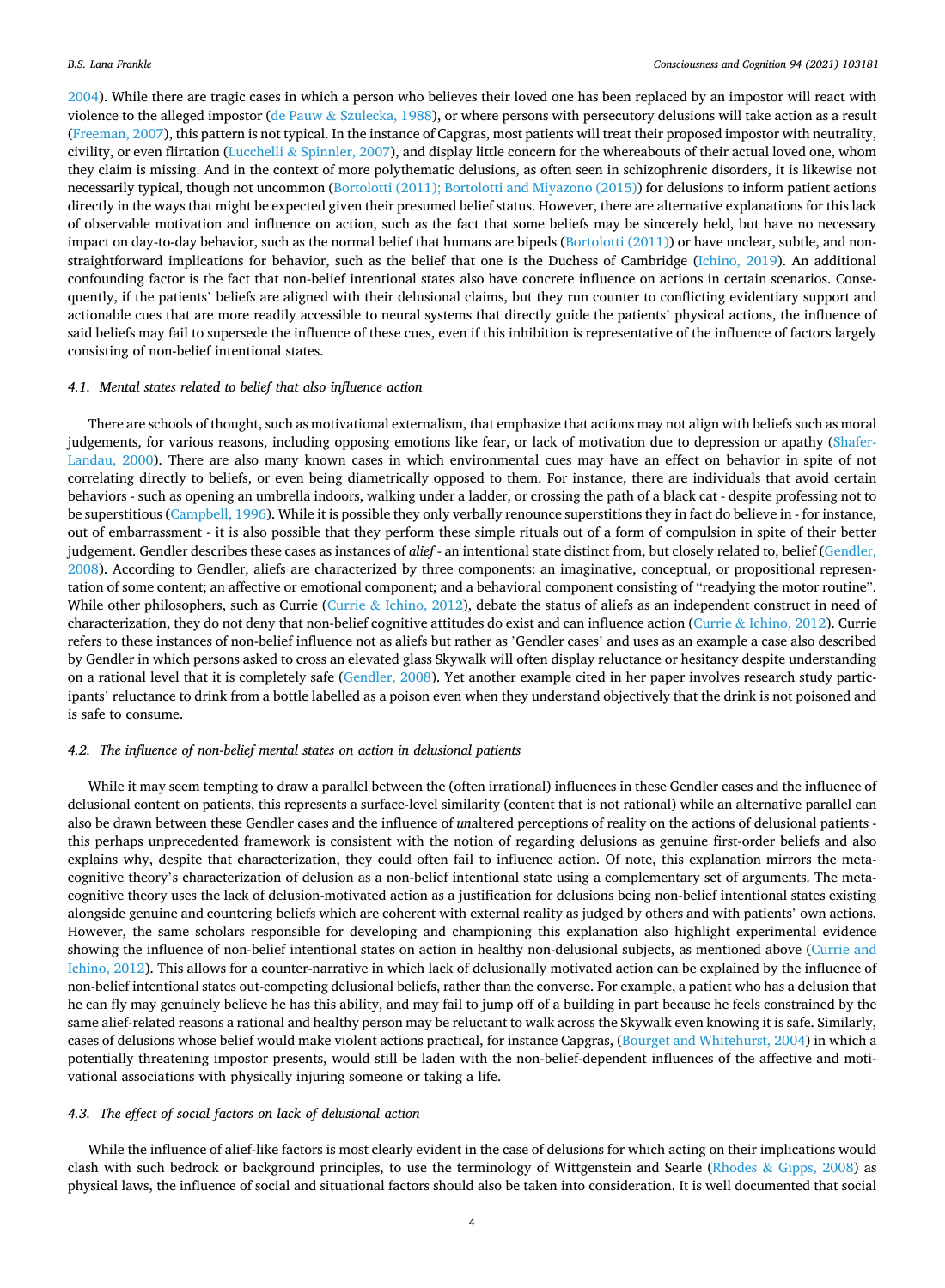influence can have a more powerful effect on behaviors such as verbal endorsement than even the most straightforward of first-order beliefs. The famous Solomon Asch experiment in which participants were asked to compare obvious differences in the lengths of lines when surrounded by confederates giving the wrong answer provides a rather serendipitous window into a similar dynamic, one in which a person is "submitted to two contradictory and irreconcilable forces - the evidence of his own experience of an utterly clear perceptual fact and the unanimous evidence of a group of equals" [\(Asch, 1951](#page-7-0)). While the majority of subjects did not change the majority of their judgements to fit the group, a significant number of trials (32%) deviated markedly based on the unanimous wrong input. While a genuine change in perceptual judgements did take place in some subjects, they were a small minority of yielding subjects. A larger group did not reassess their judgement, but did assume they must be wrong, however, yet another group of yielders did not doubt their own judgement, but merely conformed out of pressure. This shows that even rational people will act in ways not accordant with their basic beliefs if they are put in contexts which run counter to these beliefs.

#### *4.4. Double bookkeeping and compartmentalized reality in delusion*

Another relevant model, double bookkeeping ([Bleuler, 1950](#page-7-0)) posits that delusional patients don't act on their delusions because they view external (ontic) reality as irrelevant to the private reality of their delusions, behaving in line with the expectations of external reality while simultaneously existing in an almost solipsistic paradigm with regard to accepting their internal reality as true. This conceptualization is distinct from the one I have outlined in the previous subsections, in which beliefs in line with ontic reality but conflicting with the delusion are rejected, rather than existing in dual agnosticism ([Parnas, Urfer-Parnas,](#page-8-0) & Stephenson, 2020). The argument that there is simultaneous acceptance of ontic reality and a contradictory private experience of delusions is compelling and seems to fit with some first-person accounts of patients [\(Sass, 2013\)](#page-8-0). However, the ability to interact with reality in ways that are reasonable irrespective of the delusion can be accounted for by the effect of non-belief factors on behavior, as in the above subsections. The key point of divergence is the characterization of delusion as being outside the scope of belief, lacking the ability to have belief-like relevance to conceptions of others and ontic reality. To counter this I raise the point that delusional subjects often struggle significantly to make sense of their delusions and attempt to incorporate them into their framework of lived reality, regardless of whether this involves acting on them or simply mentalizations. While I explained my disagreement with Currie's argument that the dissonance created by believing a delusion makes its belief status untenable, the fact that dissonance and discomfort surrounding delusions exist is hard to dispute. Delusions are, by definition, resistant to the presentation of counter-evidence. However, not all counterevidence is effortlessly ignored, dismissed, or incorporated, and being challenged about the validity of their delusions can be distressing for patients. If delusions existed on a separate plane of reality and were not actual beliefs, there would be minimal dissonance, tension, or desire to reconcile them with other beliefs.

#### **5. Folk-psychology perception of delusions as elucidated by reactions to fiction**

The major point of contention between the one-factor model and the two-factor model involves the degree of dysfunction or irrationality of the delusional content given the aberrant experience. In other words, a simplified version of this debate relates to whether the delusion involves a reasonable explanation or extrapolation for a bizarre experience or whether this explanation itself is also irrational even given the experience. Central to this question is the question of whether delusions are within the reach of empathy, whether they can be understood by others who can imagine thinking something similar themselves. ([Ratcliffe, 2013](#page-8-0)) Interestingly, there are ways to determine the degree of normalcy or relatability of the delusional response that can be inferred from existing folk psychology principles.

#### *5.1. Imaginative resistance in fiction*

Philosophers of psychology have remarked on the fact that consumers of fiction such as books or movies are often able to imagine various scenarios that violate the principles of physics or other natural laws without encountering imaginative resistance [\(Gendler,](#page-8-0) [2000\)](#page-8-0), or inability to imagine these events. A careful distinction is made here between imagination and belief - it is not universally accepted that moviegoers or readers actually *believe*, per se, that an event occurs even *within the fictional universe*, and rather may merely imagine it (Currie & [Jureidini, 2001](#page-8-0)). However, even given this limitation, many of the constraints that apply to belief formation also apply to imagination - [Currie and Ravenscroft \(2002\)](#page-8-0) cited a principle of simulation theory that we proceed from imagined or assumed premises in a similar way to the way we proceed from our beliefs. For instance, the same inferential mirroring is applied by agents experiencing either belief of a proposed scenario or imagination of it meaning that they apply the same background constraints and reasoning techniques to interpret and draw conclusions about these mental representations, whether they involve belief or imagining (Currie & [Ichino, 2013](#page-8-0)). This would lead them to the same logical conclusions as if they did believe, perhaps only within the realm of fiction, in the characters' existence. Support for this appreciative similarity is found in the fact that there are propositions that *do* normally incur imaginative resistance, in that there are hypotheticals that many readers are not easily able to imagine, even if it does not involve a physical impossibility such as human flight or invisibility. Such examples may involve ethical or moral conjectures, such as imagining the morality of murdering female infants as a standard social practice (Currie & [Ichino, 2013](#page-8-0)). One explanation as to why the latter type of fictional conjecture incurs imaginative resistance not provoked by the former is that in a fictional universe (for instance, the world of Hogwarts) casting spells and flying on broomsticks are aspects of an established framework. However, it being normal and acceptable to kill female infants is difficult to reconcile with a fictional framework that is substantially similar to our own world (Currie & [Ichino, 2013\)](#page-8-0). While the most common examples of imaginative resistance involve inability or unwillingness to regard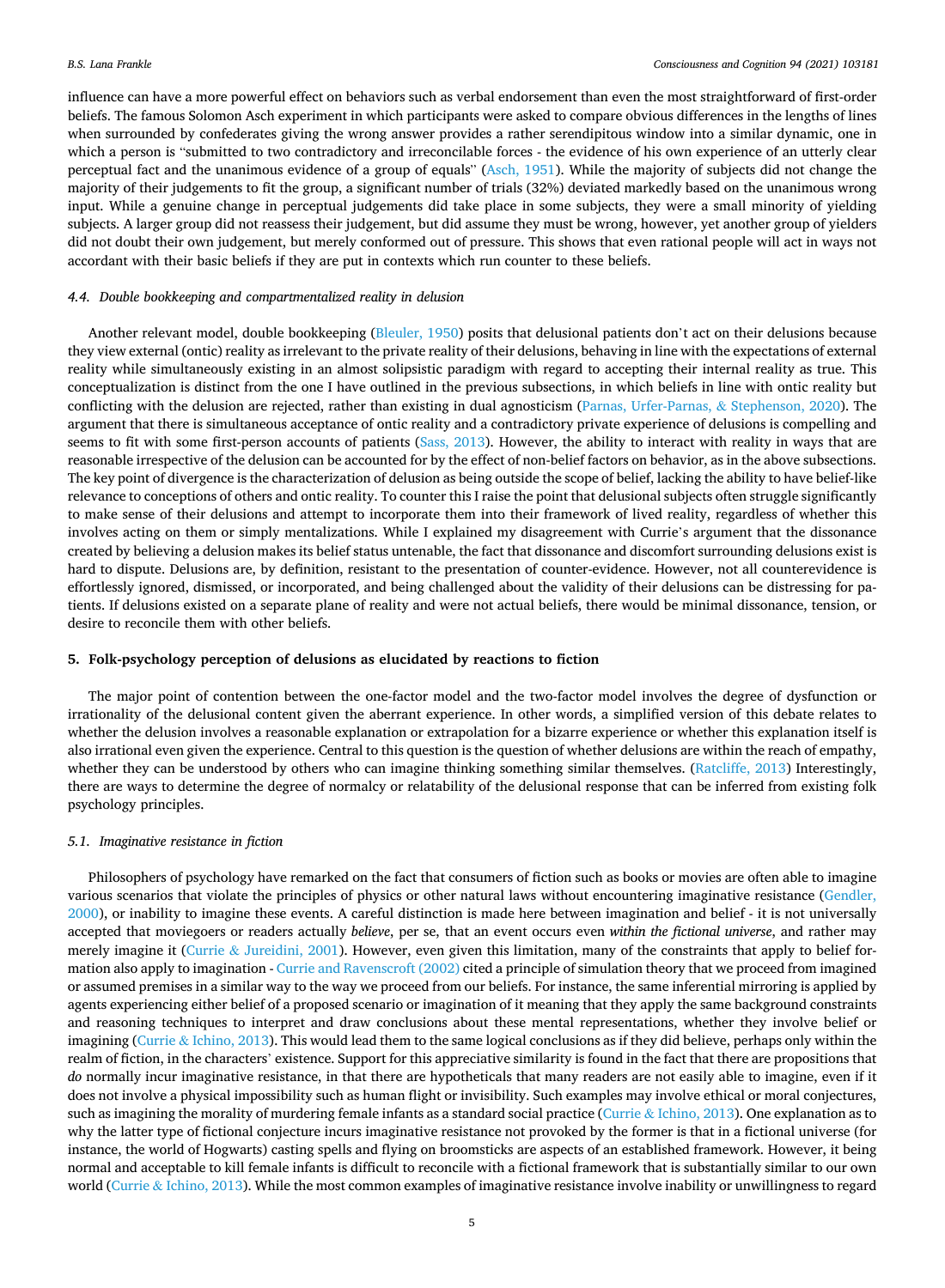an abhorrent premise to be morally right even within a story [\(Hume, 1757; Walton, 1994](#page-8-0)), it has also been applied to aesthetics and humor, not in cases in which a narrator or their characters find something funny that the reader may find unfunny both to themselves and to others, but in cases in which an unfunny joke is supposed to *be* funny *within the story* [\(Walton, 1994](#page-8-0)). Another example particularly relevant to the case being made in this paper is the imaginative resistance that has been described in accepting attributions of nonsensical or implausible mental states to characters, such as if an author were to suggest that Romeo, while displaying all the same actions and making all the same professions as in the original Shakespeare play, only believed he was in love with Juliet and actually wanted to manipulate and humiliate her ([Weatherson, 2004\)](#page-8-0).

## *5.2. Character reactions to impossible scenarios*

While it has been well documented, and variously accounted for, that supernatural plot elements such as ghosts or zombies or superheroes are not typically met by target audiences with imaginative resistance, one aspect of such narratives that has garnered little attention is that within such narratives, these unexpected plot elements are themselves accepted at face value by the narratives' protagonists and other characters, often within a storyline in which their occurrence is incongruous with the originally presented fictional universe, in which magical and supernatural events do not occur and are not thought possible. For instance, the emergence of Spiderman as depicted in the 2002 live-action film of the same name occurs in a world where the human ability to shoot spider-web and climb walls to scale buildings was previously unknown and unheard of, yet Peter Parker does not assume that he himself has developed a delusion, and none of the citizens depicted witnessing his abilities in action appear to seriously doubt their own sanity once the initial shock has dissipated. What has implications for folk psychology's appraisal of delusional states is not these fictional characters' beliefs or behavior in the face of unprecedented and inexplicable scenarios, but audience members' corresponding lack of imaginative resistance to these depicted reactions.

#### *5.3. Character reactions to fantastical plot devices don't typically incur imaginative resistance*

While the supernatural/sci-fi/fantasy component itself may be consistent with the accepted fictional universe, whatever it may be, if this universe is otherwise similar to our own, containing people who would presumably act and respond to events in similar ways to actual people, a natural assumption when consuming fiction described by Baudrillard as "the Reality Principle" [\(1994\),](#page-7-0) why do viewers not encounter imaginative resistance to these characters' reactions, if not to the events themselves? While the proposition that Sheila Hammond has been turned into a zombie may not be expected to incur imaginative resistance within the accepted context of the horror show *The Santa Clarita Diet* (2017), why is there no obstacle in integrating her husband's and daughter's acceptance of this bizarre predicament, considering that the background world of the story does not differ substantially from the real world? Why do we not expect them to attribute what they witness to their own hallucinations or insanity? Arguably because within the narrative, in which supernatural events present themselves with sufficient demonstrable evidence, a paradigm shift occurs, making logical a fundamental shift of belief.

#### *5.4. Implications for folk psychology understanding of delusional reasoning*

The most reasonable conclusion to draw from the aforementioned evidence is that either

- (a) Readers/viewers encounter imaginative resistance in response to depictions of characters who accept the existence of implausible events
- (b) Readers/viewers do not encounter imaginative resistance because they believe that said characters are not mentally sound in their responses to the situations depicted
- (c) Readers/viewers believe that the beliefs acquired and courses of action taken by characters in these types of fictional narratives are rational and proportionate responses, and therefore do not experience imaginative resistance

It has been accepted within the literature ([Gendler, 2000](#page-8-0)) that fictional scenarios involving physical impossibilities often do not generate imaginative resistance in their respective audience. While markedly less emphasis has been placed on the lack of protagonist and character disbelief of these magical scenarios, several of the examples given to support this lack of imaginative resistance take place within fictional universes where their occurrence is unprecedented and it should be noted that the lack of imaginative resistance observed for these works also encompasses the lack of imaginative resistance to the mental states attributed to the characters, which eliminates possibility a. The conjecture that consumers of speculative fiction necessarily attribute insanity to the story's actors would also be inconsistent with their own previously established comfort with their own imagining of the supernatural element itself within the story, hence eliminating b. We are left with c, the conclusion that audience failure to encounter imaginative resistance to these character responses is present and is consistent with audience attribution of healthy or rational mental states to these characters.

Because the attribution of mental states to fictional characters *can* incur imaginative resistance, for instance, in the numerous examples set forth by Weatherson in *Morality, fiction, and impossibility* (2004) including the aforementioned example involving Romeo and Juliet, it stands to reason that their lack of triggering such a response in mainstream speculative fiction is significant of a deeper lack of conceptual resistance to the acceptance of bizarre or impossible occurrences when sufficient perceptual and witnessed evidence for their reality is made available.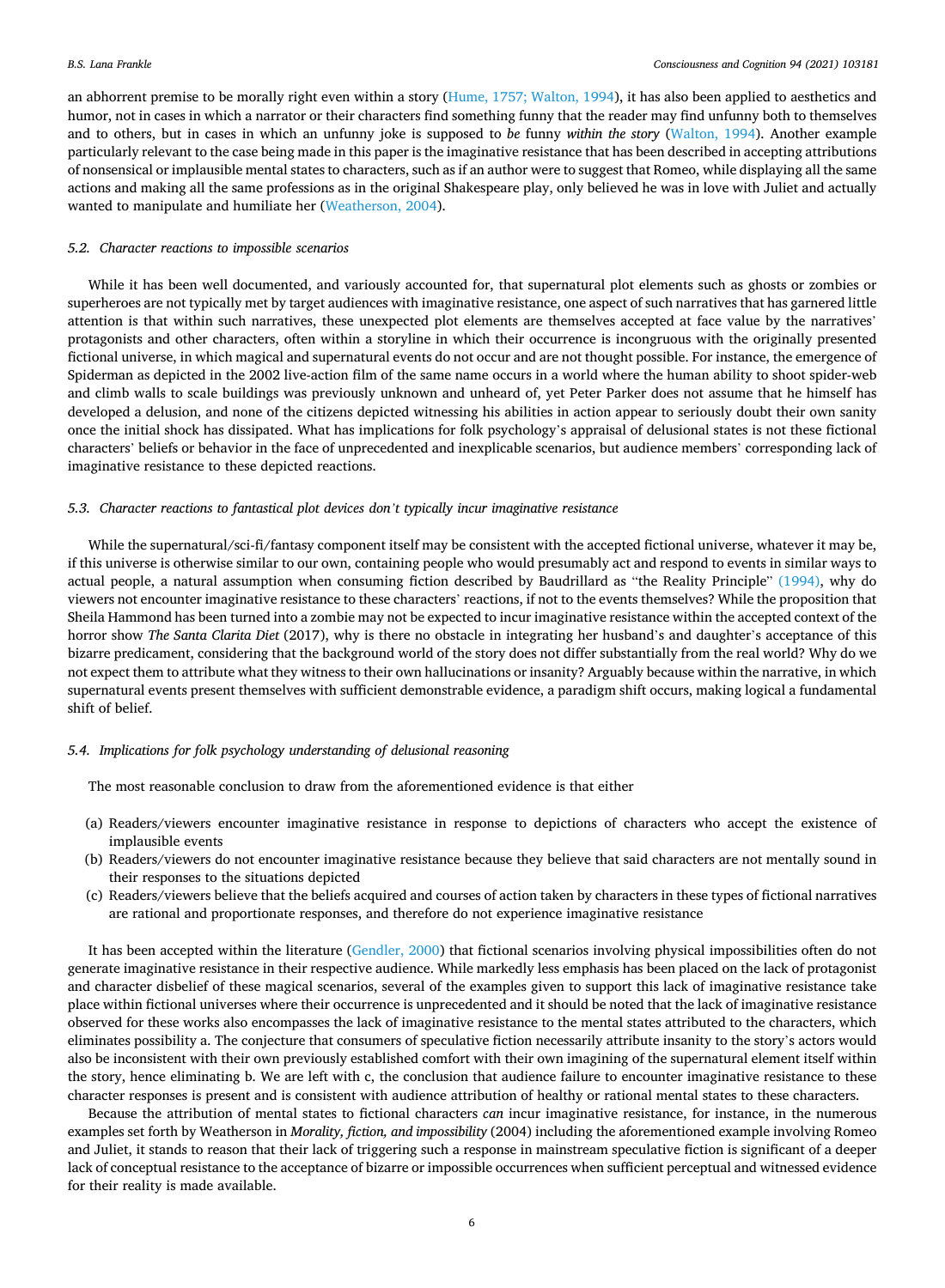#### *5.5. Alternative explanations for cases of apparent dissociation of the two "factors"*

To apply this folk psychology understanding to delusional patients, we are still left with the problem that in some cases an apparent dissociation is observed between the presence of a perceptual deficit or abnormal perceptual experience and the subsequent devel-opment of a corresponding delusional belief ([Davies, Coltheart, Langdon,](#page-8-0)  $\&$  Breen, 2001). There are a few ways to explain this apparent disconnect that do not necessitate that all delusions involve a pathological reasoning deficit, all of which have previously been put forward. For instance, it was observed that the documented patients with vmPFC damage who experience a lack of appropriate skin-conductance response (SCR) to familiar faces but do not develop the delusion that loved ones are impostors have broader disruptions in their skin conductance response that affect said response to a range of emotionally salient visual stimuli, such as graphic sexual or violent imagery (Tranel & [Damasio, 1994](#page-8-0)), - deficits not consistently seen in most Capgras patients, which potentially confounds their use as a counterexample. Additionally, while these vmPFC patients do not present with Capgras delusion, they are not free of higher-level cognitive abnormalities co-occurring with their abnormal skin conductance response - such patients are often described as having an unemotional affect and even as being sociopaths ([Young et al., 2010](#page-8-0)).

## **6. Implications for the fundamental understanding of delusions**

Psychologists and philosophers of cognition have disagreed about the extent to which delusions are subject to the forms of empathy and understanding that allow others to temporarily access the mental state they arise from, with some, such as [Klee \(2004\)](#page-8-0) saying firmly that some delusions, particularly bizarre or "stark" delusions, are necessarily inexplicable beliefs because they fundamentally lack the "rational coherence" that would allow them to fit within the framework of anyone who does not share them. Jaspers alternatively made the distinction between a "phenomenological" or static, understanding of delusions, meaning a description, delineation, and differentiation of the delusional content and experiences and the understanding entailed therein [\(Kumazaki, 2013](#page-8-0)) vs a "genetic" understanding of delusions in which one "grasps the emergence of one psychic event from another" ([Jaspers, 1997\)](#page-8-0). According to Jaspers it was only through this "genetic" understanding that "meaningful connections" could be discovered pertaining to the experiences, mental states, and actions of the patient who relayed them, hence this type of understanding consisted of a deeper empathy rather than simply a mental representation ([Kumazaki, 2013\)](#page-8-0). The capacity for others to genuinely empathize with delusional thought processes at all is under debate. Critics of Jaspers, such as [Berrios \(1992\)](#page-7-0) argue that anyone attempting to understand delusional views would necessarily incorporate their own "second-order framework", and [Sims \(1988\)](#page-8-0) claims that precisely what distinguishes a delusion from an overvalued idea is that it is not understandable. An implicit folk psychological acceptance that it is normal or rational in some circumstances to modify even bedrock cognitive principles to accommodate first-order perceptions does not allow for these delusional states to be fully understood by outsiders.

## *6.1. The one-factor doxastic account of delusions and empathy*

If we determine that delusions are doxastic in nature and can be analyzed using the one-factor account, this does not mean that the delusional experience is translatable in any fundamental sense. Granted that folk psychology accepts the rationality of endorsing bizarre beliefs if they are the only option congruent with abnormal, salient firsthand experience, this does not lead to the conclusion that ordinary persons would accept others' delusional beliefs at face value - if approached by a friend, family member, or coworker who claimed to be able to control traffic or the weather, it is unlikely anyone listening would give the truthfulness of the proposition any serious thought. How can we then reconcile the rationality of both perspectives, and what level of understanding or empathy does this leave room for when relating to a delusional person as an outside observer, or as a clinician?

#### *6.2. Delusions as resistant to understanding*

A healthy person and a delusional person can overlap completely in the explicit physical information they share - for instance, in the case of a supremely articulate delusional person telling a concerned relative that they see and talk to angels, giving an extremely detailed description of what these angels look and sound like, assuming their relative takes them to be speaking in good faith, that relative then has access to all the same *explicit* physical information that they have - all the visual and acoustic properties of these perceptions. In a case in which a psychotic person merely hallucinates such a vision, but does not take it to be real, perhaps they truly can convey a complete description of their physical experience to someone else. Maintaining consistency with the one-factor account of delusions, this discrepancy between the cases of altered perception that are and are not endorsed as real can be explained by positing a fundamental qualia about certain altered perceptual experiences that is beyond the realm of explicit knowledge. The content of these altered experiences that lead to the development of delusions may in some cases fundamentally resemble non-disturbed perceptual experiences, for instance in the case of mundane delusions that are held with equal conviction to bizarre ones. This provides further support for the conjecture that these qualia lead to conclusions that supersede conclusions that can be drawn working merely with the explicit information that can be garnered therein. This suggests that our very sense of reality as an ontological construct is in some instances governed by tacit phenomenal qualia that comprise an embedded component of first-person experience itself.

#### **7. Conclusion**

This paper began by attacking the metacognitive account of delusions, namely that delusions are not genuine beliefs but rather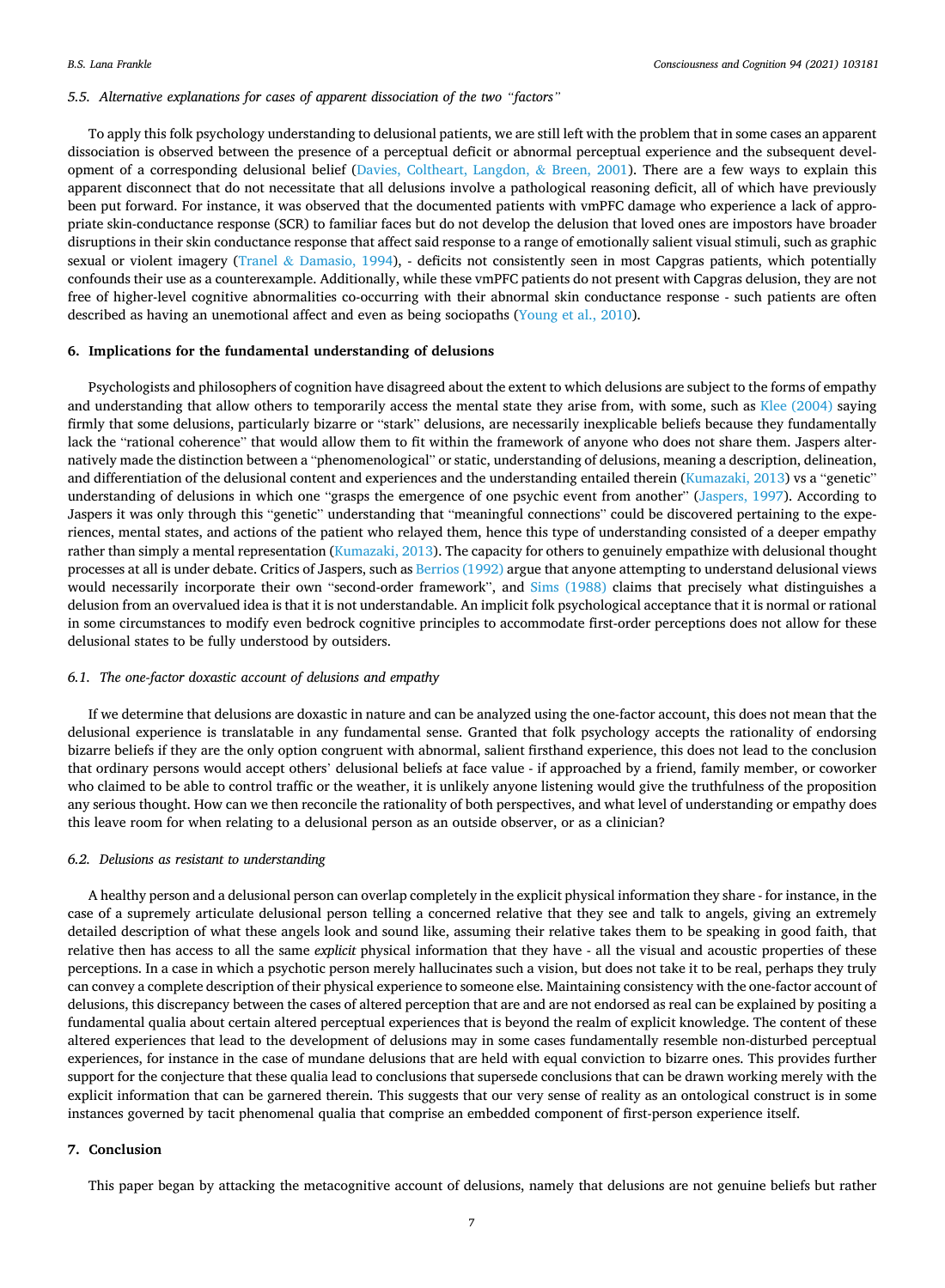<span id="page-7-0"></span>imaginings that are subsequently mistaken for beliefs, in favor of the doxastic account in which delusions are actual beliefs. This was done by analyzing and refuting the three major arguments of the metacognitive account: those that highlight the failure of delusions to integrate with previously held beliefs, the irrationality of delusions, and the general failure of delusions to influence action. The paper then approaches the one-factor vs two-factor debate within the framework of the doxastic model, applying previous scholars' analysis of the imaginative paradigms elucidated by fiction to draw conclusions about the folk psychology understanding of the delusional mind state. Finally, it examines delusions as rational first-order beliefs generated in response to various altered experiences and changes in perception, exploring what this means for the ultimate scientific and public understanding of and empathy for these belief states.

## *7.1. Irrationality or inconsistency in second-order beliefs would also create dissonance*

The paper began by countering the suggestion that the cognitive dissonance inherent in holding contradictory first-order beliefs would be prohibitive by demonstrating that endorsing false second-order beliefs would also entail simultaneously accepting contradictory premises and would also result in some level of cognitive dissonance, while also presenting an alternative explanation for the fact that delusions often exist in direct opposition to traditionally held beliefs, relying on previously established arguments and relevant examples of instances in which mentally healthy people are able to hold contradictory or irrational beliefs, such as in cases of religion or culturally accepted paranormal beliefs.

## *7.2. Gendler cases and social influence explain lack of action on delusional belief*

The remaining significant claim of the metacognitive model over the doxastic model centers around a lack of delusionallymotivated actions undertaken by patients and even a consistent engagement in actions counter to the content of these delusions. However, this obstacle can likewise be overcome using common examples of instances in which mentally healthy people sometimes act in ways that are at odds with their rationally held beliefs, but are consistent with documented non-belief intentional states or cognitive attitudes, such as observing superstitions despite not believing in them, or reluctance to drink from a bottle labelled poison despite rational understanding of it being safe (Currie & [Ichino, 2012\)](#page-8-0).

## *7.3. Folk psychology accepts responding to bizarre experience with eventual belief*

The paper makes a case for the one-factor rather than the two-factor version of the doxastic model, using the concept of imaginative resistance to fictional elements that are difficult or impossible to engage with. Portrayals of fictional characters believing in the reality of physically impossible scenarios that they witness or otherwise experience typically do not incur imaginative resistance. Acceptance of firsthand experience, even when it contradicts more foundational background assumptions, is expected according to the tenets of folk psychology: the mental framework that leads to the acceptance and maintenance of delusions is not beyond standard logic or rationality.

For the reasons laid out in this paper, a convincing case can be made that delusions are genuine beliefs (doxastic model) and furthermore that their adoption into beliefs by the patients who hold them is not necessarily contingent upon pathological flaws in their ability to reason logically (one-factor model).

#### **Declaration of Competing Interest**

The authors declare that they have no known competing financial interests or personal relationships that could have appeared to influence the work reported in this paper.

#### **Acknowledgements**

I would like to thank Richard Schoening for his commentary on the initial draft of this article, Tyler Lord and Michelle Culley for sharing their perspectives on this topic during discussions, Michael Connors for providing me with access to his paper *Delusions and Theories of Belief* and Chenwei Nei for providing access to her paper *Continuing commentary: challenges or misunderstandings? A defence of the two-factor theory against the challenges to its logic* via private communication. *Sources of financial support:* The author received personal financial grant support from the Foundation for Science and Disability.

## **References**

American Psychiatric Association. (2013). *Diagnostic and Statistical Manual of Mental Disorders* [\(5th ed.\). Arlington, VA: American Psychiatric Publishing](http://refhub.elsevier.com/S1053-8100(21)00107-0/h0005). [Asch, S. E. \(1951\). Effects of group pressure upon the modification and distortion of judgments. In H. Guetzkow \(Ed.\),](http://refhub.elsevier.com/S1053-8100(21)00107-0/h0010) *Groups, leadership and men; research in human relations* (pp. 177–[190\). Carnegie Press.](http://refhub.elsevier.com/S1053-8100(21)00107-0/h0010)

Berrios, G. E. (1992). Phenomenology, psychopathology and Jaspers: A conceptual history. *History of psychiatry, 3*(11), 303–327. [https://doi.org/10.1177/](https://doi.org/10.1177/0957154X9200301103)  [0957154X9200301103](https://doi.org/10.1177/0957154X9200301103).

Bortolotti, L. (2011). Double Bookkeeping in Delusions: Explaining the Gap between Saying and Doing. Bleuler. (1950). *[Dementia Praecox or the Group of Schizophrenias](http://refhub.elsevier.com/S1053-8100(21)00107-0/opt0z9tRnLHYp)*. New York: International Universities Press.

Baudrillard. (1994). *Simulacra and Simulation*[. Ann Arbor: The University of Michigan Press.](http://refhub.elsevier.com/S1053-8100(21)00107-0/h0015)

[Bayne, T., & Pacherie, E. \(2005\). In Defence of the Doxastic Conception of Delusions.](http://refhub.elsevier.com/S1053-8100(21)00107-0/h0020) *Mind & Language, 20*, 163–188.